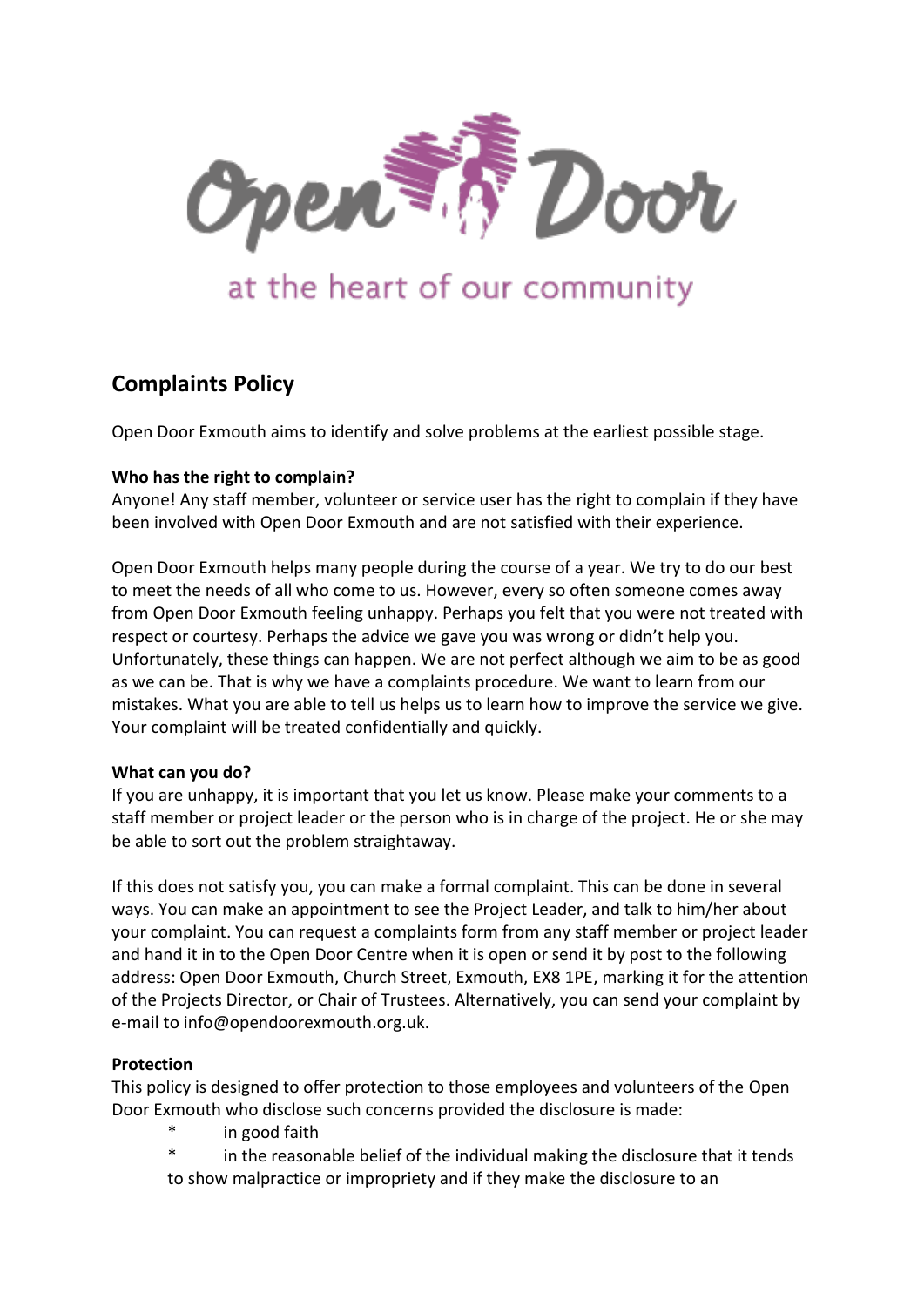appropriate person (outlined above). It is important to note that no protection from internal disciplinary procedures is offered to those who choose not to use the procedure. In an extreme case malicious or wild allegations could give rise to legal action on the part of the persons complained about.

#### **Confidentiality**

Open Door Exmouth will treat all such disclosures in a confidential and sensitive manner. The identity of the individual making the allegation may be kept confidential so long as it does not hinder or frustrate any investigation. However, the investigation process may reveal the source of the information and the individual making the disclosure may need to provide a statement as part of the evidence required.

### **Whistleblowing**

Open Door Exmouth is committed to the highest standards of openness and accountability.

An important aspect of accountability and transparency is a mechanism to enable staff and volunteers of Open Door Exmouth to voice concerns in a responsible and effective manner. It is a fundamental term of every contract of employment that an employee will faithfully serve his or her employer and not disclose confidential information about the employer's affairs. Nevertheless, where an employee or volunteer discovers information which they believe shows serious malpractice or wrongdoing within the organisation then this information should be disclosed internally without fear of reprisal, and there should be arrangements to enable this to be done independently of line management (although in relatively minor instances the line manager would be the appropriate person to be told).

The Public Interest Disclosure Act, which came into effect in 1999, gives legal protection to employees against being dismissed or penalised by their employers as a result of publicly disclosing certain serious concerns. Open Door Exmouth has endorsed the provisions set out below so as to ensure that no members of staff or volunteers should feel at a disadvantage in raising legitimate concerns.

It should be emphasised that this policy is intended to assist individuals who believe they have discovered malpractice or impropriety. It is not designed to question financial or business decisions taken by Open Door Exmouth nor should it be used to reconsider any matters which have already been addressed under harassment, complaint, disciplinary or other procedures. Once the "whistleblowing" procedures are in place, it is reasonable to expect staff and volunteers to use them rather than air their complaints outside of Open Door Exmouth.

The Whistleblowing policy is designed to enable employees and volunteers of Open Door Exmouth to raise concerns internally and at a high level and to disclose information which the individual believes shows malpractice or impropriety. This policy is intended to cover concerns which are in the public interest and may at least initially be investigated separately but might then lead to the invocation of other procedures e.g. disciplinary. These concerns could include

Financial malpractice or impropriety or fraud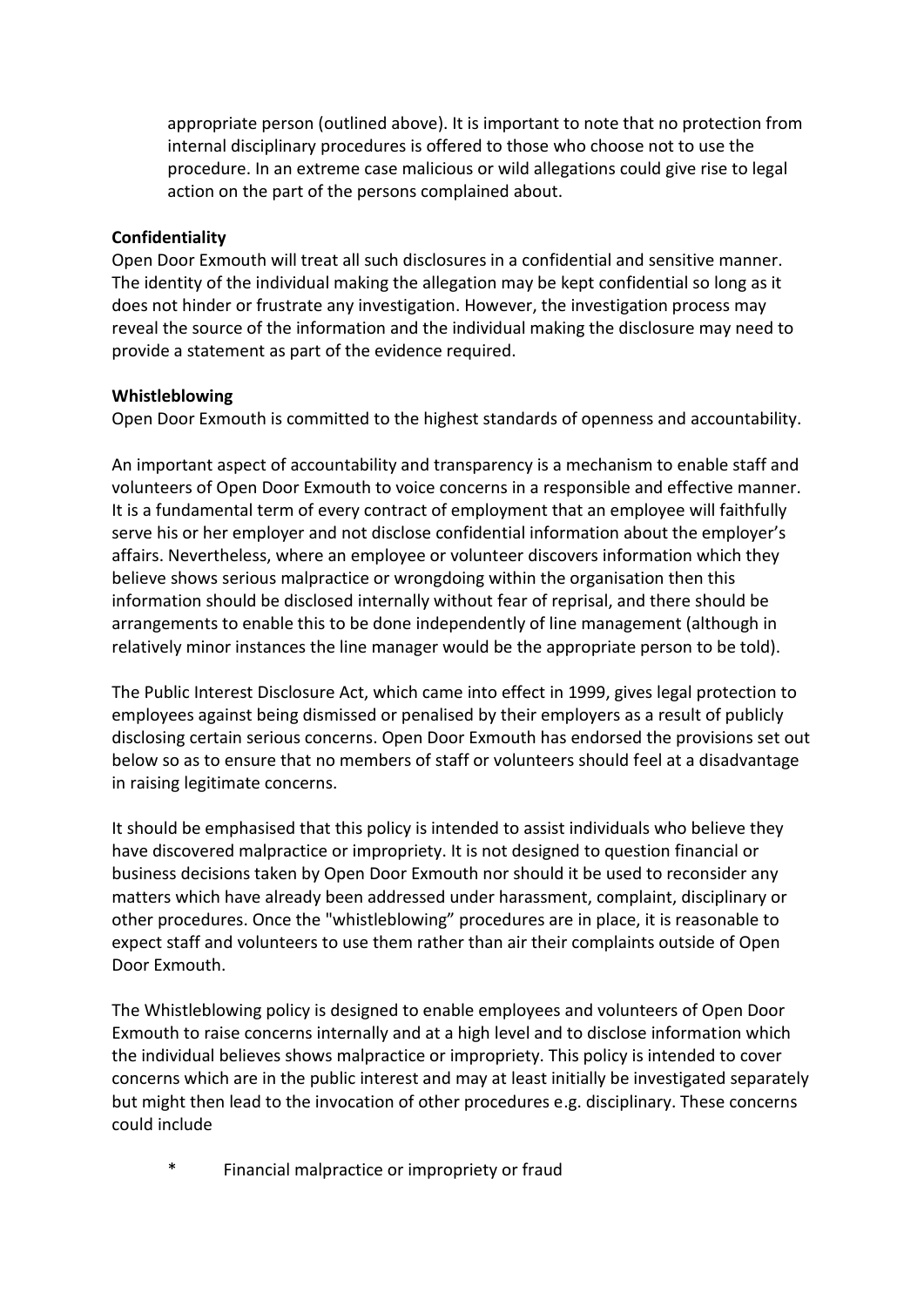- \* Failure to comply with a legal obligation or Statutes
- \* Dangers to Health & Safety or the environment
- \* Criminal activity
- \* Improper conduct or unethical behaviour
- \* Attempts to conceal any of these

# **Allegations against Staff and Volunteers**

All allegations will be treated seriously and investigated thoroughly. For safeguarding allegations, the member of staff or volunteer will have no contact with children/young people/vulnerable adults during the investigation. The member of staff may also be suspended whilst the investigation takes place.

# **What we will do**

The Project Leader/Projects Director/Chair of Trustees will acknowledge receipt of your written complaint within 5 working days. They will then fully investigate the matter, and where necessary, inform the member of staff, against whom the complaint is made, of their right to be accompanied by a trade union or other representative at any future interview or hearing. If there is evidence of criminal activity, the police will be informed.

A judgement concerning the complaint will be made by the investigating officer and will be detailed in a written reply to the complainant. We aim to send this within 15 working days. However, if the issue is complicated, any delay beyond this will be explained to you. You will be kept informed of progress. The reply will:

- a. Set out the complaint so that the complainant can be sure it has been understood
- b. Describe the event and circumstances surrounding them
- c. Set out the findings, giving reasons for the decision
- d. Apologise on behalf of Open Door Exmouth if the complaint is upheld and explain the steps it has taken to avoid it happening again

If the complaint is shown to be justified, then the Open Door Exmouth disciplinary procedure or other appropriate measures will be invoked, as deemed necessary.

# **A review of your complaint**

If you are not satisfied with the response, you can ask for a further review. Your request must be made in writing or by e-mail within 14 days from the date of the response by Open Door Exmouth. An independent adjudicator will conduct the review. The independent adjudicator will be a minister of one of the churches that are members of Churches Together in Exmouth, and will be appointed by the Board of Trustees of Open Door Exmouth. You will be informed of the outcome of this review within four weeks from your request for the review, or if the matter is complex, you will be kept informed of the progress of the review.

#### **Anonymous Allegations**

This policy encourages individuals to put their name to any disclosures they make. Concerns